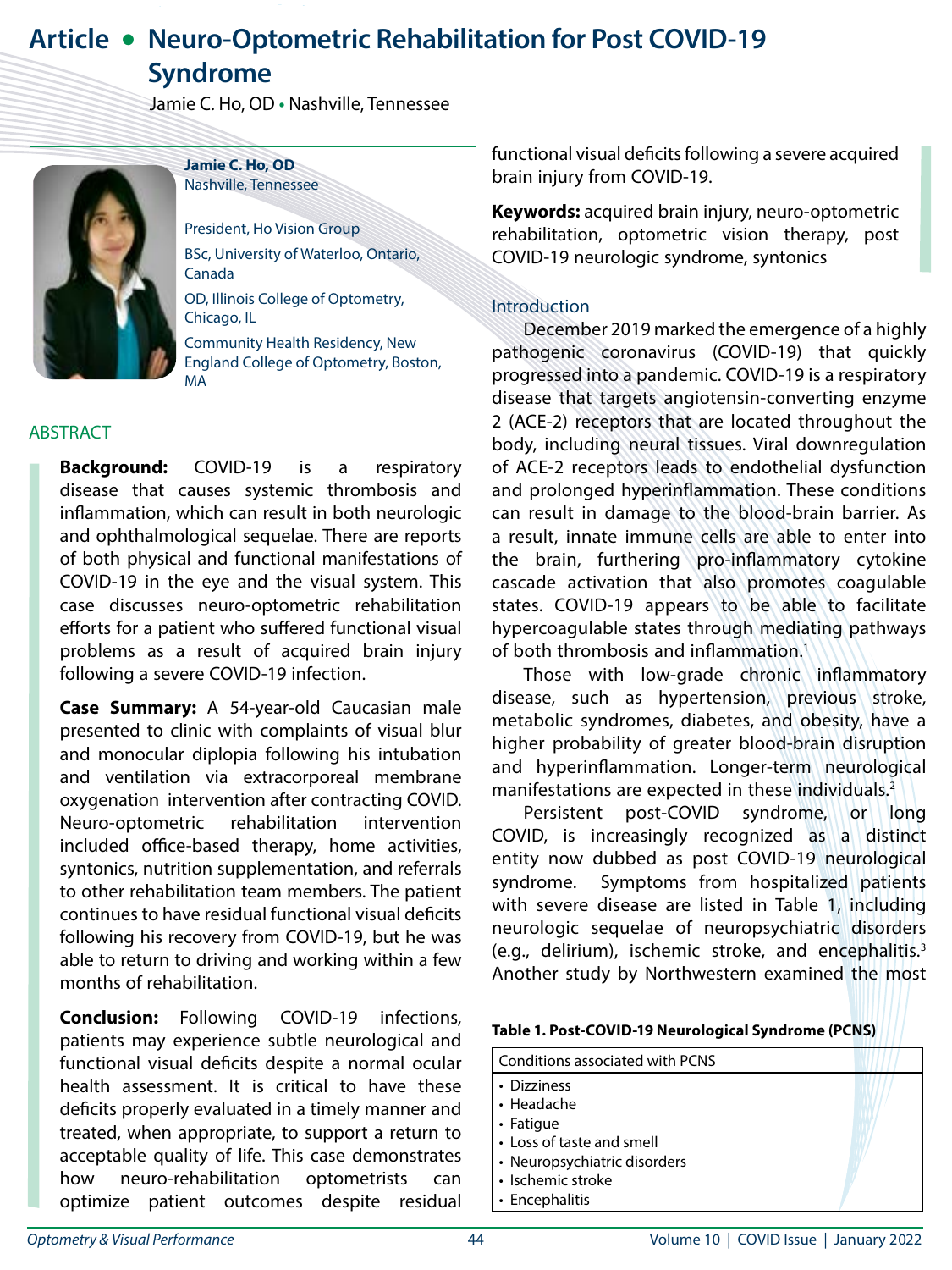frequent neurological symptoms in non-hospitalized long haulers, including brain fog (81%), headache (68%), dizziness (47%), and blurry vision (30%).4 Ophthalmologic findings in severe COVID-19 cases include retinopathy (hemorrhages, cotton wool spots, dilated veins, or tortuous vessels), optic neuritis, and extramacular nodules despite otherwise unremarkable retinal findings.<sup>5</sup>

Visual symptoms commonly reported after acquired brain injury include pursuit and saccadic dysfunction, vergence dysfunction, accommodative dysfunction, reduced stereopsis, deficits in visual information processing, and visual field deficits.<sup>6</sup> Optometric vision rehabilitation therapy has been shown to improve both visual symptoms and deficits resulting from traumatic brain injury.<sup>7,8</sup> Such rehabilitation techniques can be used to manage and treat functional visual deficits resulting from acquired brain injury secondary to neurologic sequelae of COVID-19.

Syntonics, or the use of selective wavelengths of color, has been used to reduce visual symptoms in patients with brain injuries.<sup>9</sup> A small subset of photoreceptors discovered in the early 2000s is responsible for projecting information via the nonimage-forming pathway. This pathway influences circadian rhythms, melatonin suppression, sleepwake cycle regulation, cognition, emotional regulation, intracranial nociception, and pupillary constriction. Intracranial nociceptors, or pain sensory neurons, innervate intracranial blood vessels and the trigeminal ophthalmic (V1) pathway to the trigeminal ganglion. Research has demonstrated therapeutic applications of blue, red, and green light for improving cognitive performance, altering circadian rhythm, and improving migraine symptoms, respectively.<sup>10,11</sup>

Rehabilitation optometrists are equipped with the tools and knowledge to assess, manage, and treat both the physical and functional deficits resulting from post-neurologic effects following COVID-19 infection.

## Case Report

A 54-year-old Caucasian male presented in-office the month after his hospital discharge following COVID-19 infection. Symptoms leading to his hospitalization included severe headache localized to the left side of his head, high fever, gastric upset, oxygen saturation reduced to 54%, and failure of antibiotics and steroids to provide relief for a suspected sinus infection. The patient spent 22 days

in the ICU, where he was intubated and ventilated via extracorporeal membrane oxygenation. He remained partially sedated throughout his hospital stay despite intervention and oversaw his own medical care using a whiteboard to communicate.

The patient's most recent MRI prior to hospital discharge showed moderate interstitial edema with persistent subtle petechial hemorrhages within both parietal and occipital lobes, worse on the left side. The pituitary gland, sinuses, corpus collosum, hippocampal gyri, and temporal lobes were unremarkable. No additional white-matter lesions were identified, and no cortical signal abnormalities were noted. His referring discharge neurologist diagnosed him with posterior reversible encephalopathy syndrome. No other rehabilitation referrals were given.

Prior health history before COVID-19 infection was remarkable for hypercholesterolemia and hereditary bilateral hearing loss. Other history included possible head bumps sustained from playing football in high school and while repairing his car. His only medication was simvastatin.

Presenting chief complaints included occasional tripling of words, dry eye, light sensitivity to indoor light, and difficulty tracking moving targets. He was unable to track or catch a ball. The patient reported monocular diplopia that had been present following his intubation, but this symptom was slowly improving. He reported difficulty reading computer text and phone messages since images would appear momentarily clear, then blur or change position. He veered left while walking when tired. Non-visual symptoms included numbness from hips to knees on both sides, mild memory deficits, and occasional speech drop in the middle of a conversation. His functional goals were to return to driving and to his work as a flooring manager.

## **Assessment Findings**

Examination findings are summarized in Table 2. Refractive error was minimal, but visual acuity was unstable. The patient found it impossible to read the near acuity chart when the chart was moving. Reading efficiency also decreased when peripheral movement was introduced using a swinging ball in the background of a printed chart. Ocular health was age-expected except for mild dry eye syndrome and trace age-related cataracts in both eyes. Visual-skills testing showed unstable visual posture, vergence and accommodative infacility, reduced stereopsis, and convergence insufficiency.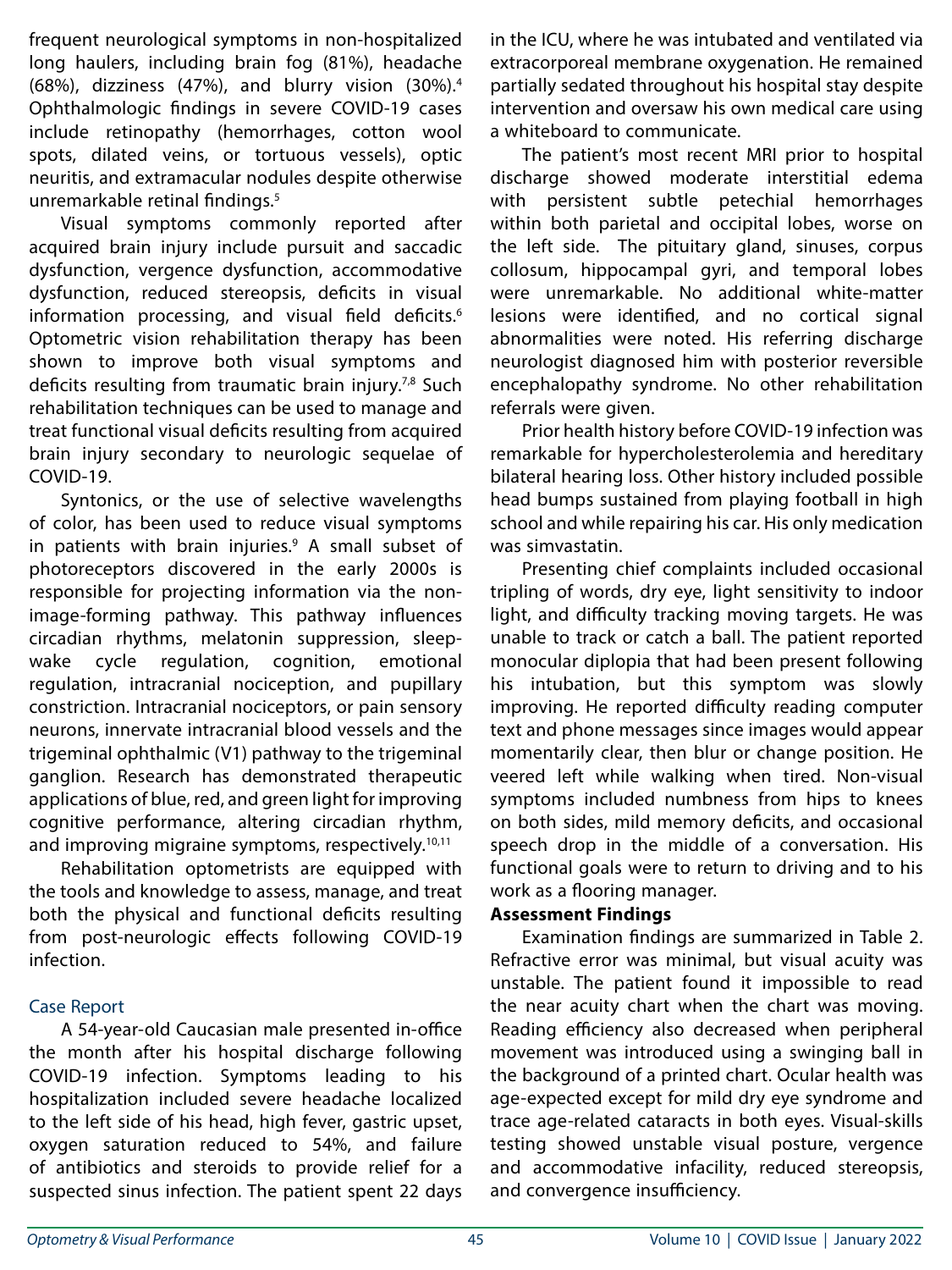#### **Table 2. Baseline Examination Findings**

| <b>Test</b>                                       | Result                                                                                                                                                    |  |
|---------------------------------------------------|-----------------------------------------------------------------------------------------------------------------------------------------------------------|--|
| Visual acuity                                     | OD: 20/40 OS: 20/60                                                                                                                                       |  |
| Retinoscopy                                       | Plano OD, OS                                                                                                                                              |  |
| Subjective refraction                             | Plano OD, OS ADD +1.50                                                                                                                                    |  |
| Best-corrected distance visual acuity             | Fluctuates; 20/40 to 20/60 OD, OS                                                                                                                         |  |
| Best-corrected near visual acuity                 | Fluctuates; 20/40 OD, OS                                                                                                                                  |  |
| Cover test (uncorrected)                          | Distance: 2 exophoria Near: 4 exophoria                                                                                                                   |  |
| Near point of convergence                         | 24/30" (red lens, discomfort)                                                                                                                             |  |
| Worth 4-dot                                       | 4 dots in all fields of gaze                                                                                                                              |  |
| Vergence (prism bar)                              | Distance: BI x/10/1 BO x/4/-1<br>Near: BI x/4/-2 BO x/4/2<br>(patient constantly reported targets were blurry throughout vergence testing despite fusion) |  |
| Vergence facility                                 | Unable to complete due to visual fluctuations                                                                                                             |  |
| Ishihara testing                                  | Normal in both eyes                                                                                                                                       |  |
| Stereo dino test                                  | 150' seconds of dino, 0' Randot forms or Randot circles                                                                                                   |  |
| Lighthouse contrast sensitivity testing           | 1.4 OD, OS.                                                                                                                                               |  |
| Maddox rod                                        | Patient was not able to stabilize stimulus with rod over either eye. He noted both intorsion and extorsion.                                               |  |
| Maples oculomotor test<br>(pursuits and saccades) | 5,4,5,5 OD, OS (ability, accuracy, head movement, body movement)                                                                                          |  |
| <b>MEM</b>                                        | +1.00 OD, OS (fluctuating reflex was noted) over +1.50 readers                                                                                            |  |
| Ocular health                                     | Unremarkable except for mild nuclear sclerosis and vitreous floaters in both eyes                                                                         |  |









*Figure 2. Baseline color kinetic visual field; contraction and interweaving of the color kinetic fields were present.*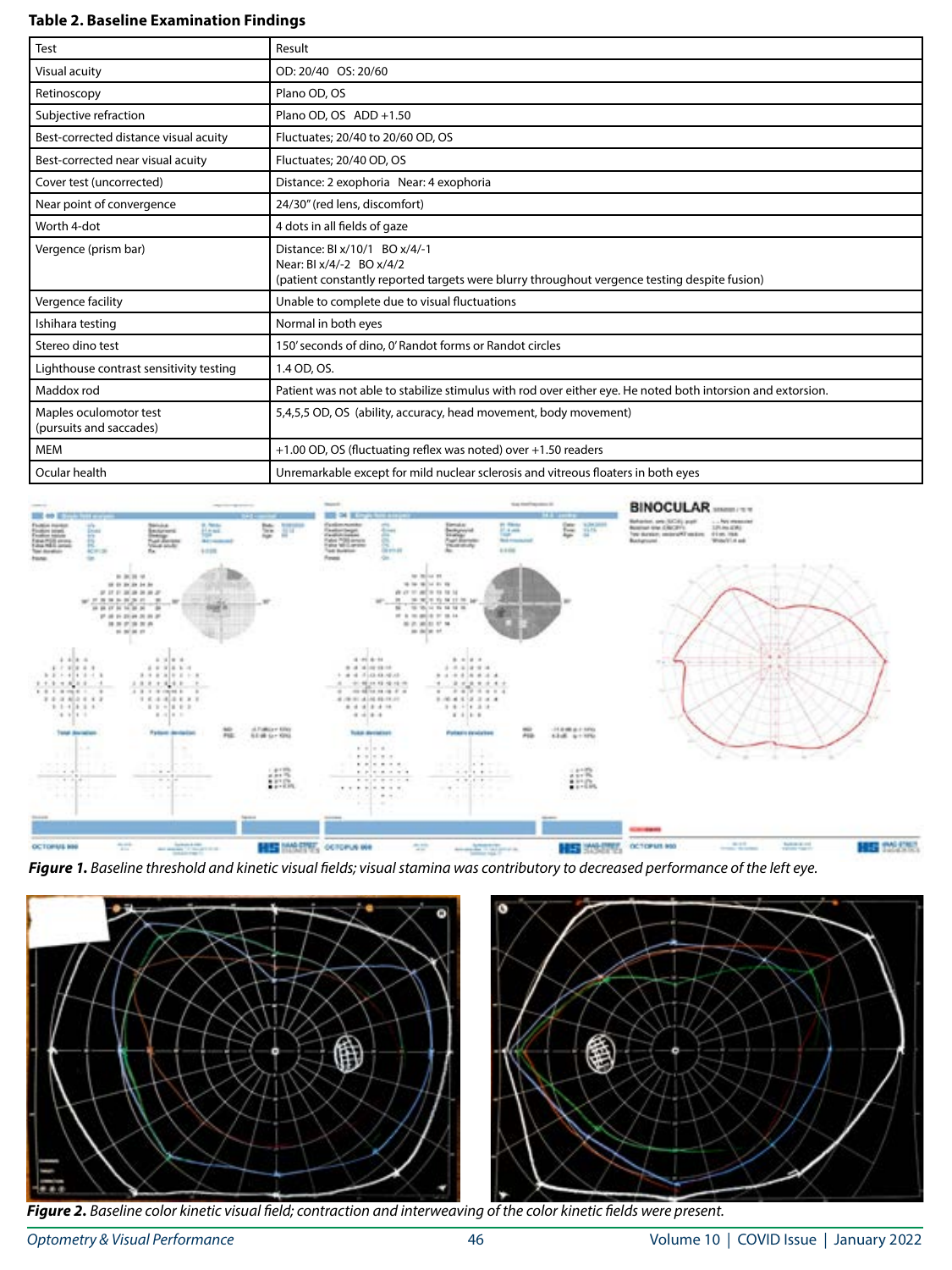

Engurages (et) 3000 Engreys, Text., 40 Highes Retervant - ult 18 KEYSK

*Figure 3. Baseline visual evoked potential testing using Diopsys NOVA-VEP LX and TR program showing repeatable abnormal waveform for binocular magnocellular processing*

Threshold visual fields (24-2) showed mild depression in the left eye compared to the right (Figure 1). This asymmetry was performance-related due to decreasing stamina, although minimal fixation errors were noted. Kinetic visual fields were normal and full. Baseline color kinetic visual fields, shown in Figure 2, indicated mild contraction and interweaving of the color fields, although physiologic blind-spot mapping was normal in both eyes.

Visual evoked potential (VEP) testing was completed using the Diopsys NOVA-TR and LX system. A checkerboard pattern presented for 20 seconds and viewed binocularly at 2Hz temporal frequency with a central fixation target under 85% and 15% contrast was presented. The VEP showed normal monocular amplitudes and latencies for all contrast levels, but an abnormal waveform persisted with binocular lowcontrast testing, as shown in Figure 3. There were brief moments of normal waveform observed during this test condition, but the patient noted discomfort with viewing this stimulus.

#### **Diagnosis**

This patient was suffering from visual dysfunctions from acquired brain injury secondary to posterior reversible encephalopathy syndrome following a severe COVID-19 infection. Visual deficits included convergence insufficiency, poor and limited vergence ranges, impaired motion processing, and visualinformation processing difficulties. Ocular health was age-expected in both eyes, with the exception of mild dry eye syndrome.

### **Treatment Plan**

Prescription blue-light-filter readers were dispensed. Prior to the infection, the patient was not using any reading eyewear. His fluctuating vision was not improved by prism, binasals, or tint in-office. Visual stamina was poor, with frequent fluctuations noted in accommodation, vergence, and visual acuity. Much of the patient's job involved digital screen time, either on the computer or cell phone, so it was important to improve visual comfort.

Omega supplement (Nordic Naturals) ProOmega 2000, approximately 3225 mg total omega (1687 EPA,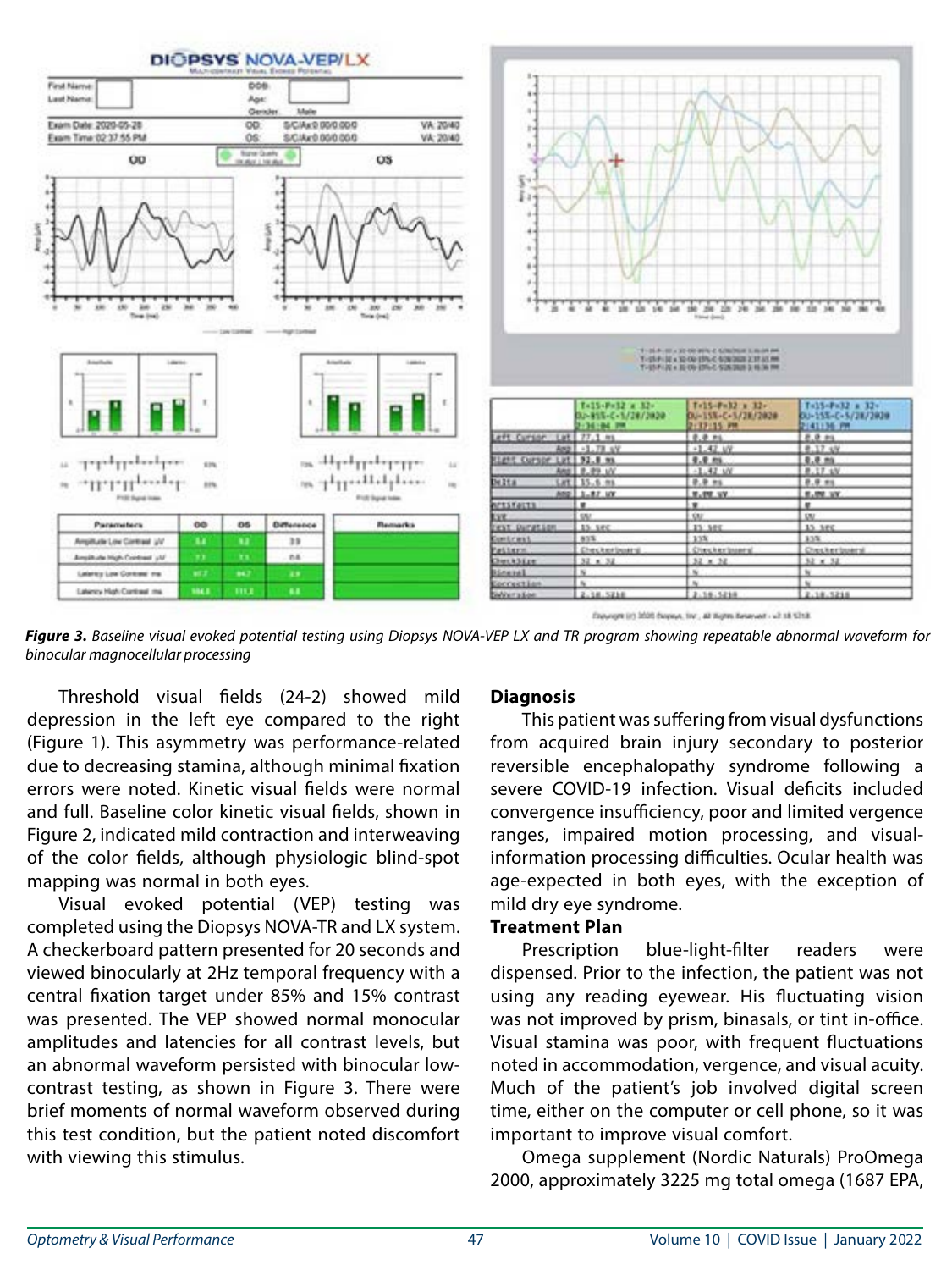1312 DHA) daily, was supplied. Omega-3 fatty acids such as docosahexaenoic acid (DHA) have important structural and functional roles in the brain, with established clinical benefits for supporting brain development and cognitive function throughout life, in addition to improving dry eye symptoms. DHA is also used to support brain health during neurologic recovery.

Macuhealth was added three months after the initial consult. Carotenoid macular pigment supplementation, collectively lutein, zeaxanthin, and meso-zeazanthin, was used to optimize antioxidants in the retina and to enhance cognitive effects. This formulation, in a single capsule, consists of lutein (10 mg), meso-zeaxanthin (10 mg), and zeaxanthin (2 mg). The patient took one capsule orally per day.



*Figure 4. Color kinetic visual field post-therapy, indicating reduced but persistent contraction and reduced interweaving of color fields.* 



|                              | $T = 20 - P = 32$<br>32-00-85%-<br>C-7/14/2021<br>8:40:29 AM | $T = 20 - P = 16$<br>16-00-85%-<br>$C - 7/14/2021$<br>B:41:54 AM | $T = 20 - P = 8$ x<br>$B - 01 - 85X -$<br>$C - 7/14/2021$<br>8:43:21 AM | $Ta20-P=32$<br>32-00-15%-<br>$K - 7/14/2021$<br>8:41:14 AM | $x$ T=20-P=16 x T=20-P=8 x<br>$16 - 01 - 15x -$<br>$C - 7/14/2021$<br>8:42:34 AM | 8-00-15%-<br>$C - 7/14/2021$<br>8:44:04 AM |
|------------------------------|--------------------------------------------------------------|------------------------------------------------------------------|-------------------------------------------------------------------------|------------------------------------------------------------|----------------------------------------------------------------------------------|--------------------------------------------|
| Left Cursor<br>Lat           | $72.3$ ms                                                    | $68.5$ ms                                                        | $58.6$ ms                                                               | $0.0$ ms.                                                  | $0.0$ ms                                                                         | $0.0$ ms                                   |
|                              | Amp   -1.87 uV                                               | $-0.94$ $W$                                                      | $-2.87$ $W$                                                             | 0.55 uV                                                    | $-0.16$ uV                                                                       | 0.48W                                      |
| <b>Right Cursor</b><br>Lat I | $91.8$ ms                                                    | $87.9$ ms                                                        | $85.9$ ms                                                               | $0.0$ ms                                                   | $0.0$ ms                                                                         | $0.0$ ms                                   |
|                              | Amp   5.37 uV                                                | 4.89 uV                                                          | 7.27 uV                                                                 | 0.55 uV                                                    | $-0.16$ uV                                                                       | $0.40 \text{ uV}$                          |
| Delta                        | $Lat$ 19.5 ms                                                | $27.3$ ms                                                        | 27.3ms                                                                  | $0.0$ ms                                                   | $0.0$ ms                                                                         | $0.0$ ms                                   |
|                              | Anp 7.24 uV                                                  | 5.83 wV                                                          | 10.14 uV                                                                | 0.00 uV                                                    | 0.00 uV                                                                          | 0.00 uV                                    |
| Artifacts                    |                                                              | 2                                                                | $\overline{\mathbf{2}}$                                                 | 2                                                          |                                                                                  | 2                                          |
| Eye.                         | 0U                                                           | <b>OU</b>                                                        | <b>OU</b>                                                               | OU.                                                        | ou                                                                               | 0U                                         |
| <b>Test Duration</b>         | $20$ sec                                                     | $20$ sec                                                         | $20$ sec                                                                | $20$ sec                                                   | 20 sec                                                                           | $20$ sec                                   |
| Contrast                     | 85%                                                          | 85%                                                              | 85%                                                                     | 15%                                                        | 15%                                                                              | 15%                                        |
| Pattern                      | Checkerboar                                                  | Checkerboar                                                      | Checkerboar                                                             | Checkerboar                                                | Checkerboar                                                                      | Checkerboar                                |
| Charl Cive                   | 33.9.33                                                      | 16 v 16                                                          | $8 - 8$                                                                 | $35 - 35$                                                  | $16 - 16$                                                                        | 量い量                                        |

*Figure 5. Visual evoked potential testing post-therapy, with persistent magnocellular deficit in all checkboard sizes with low contrast.*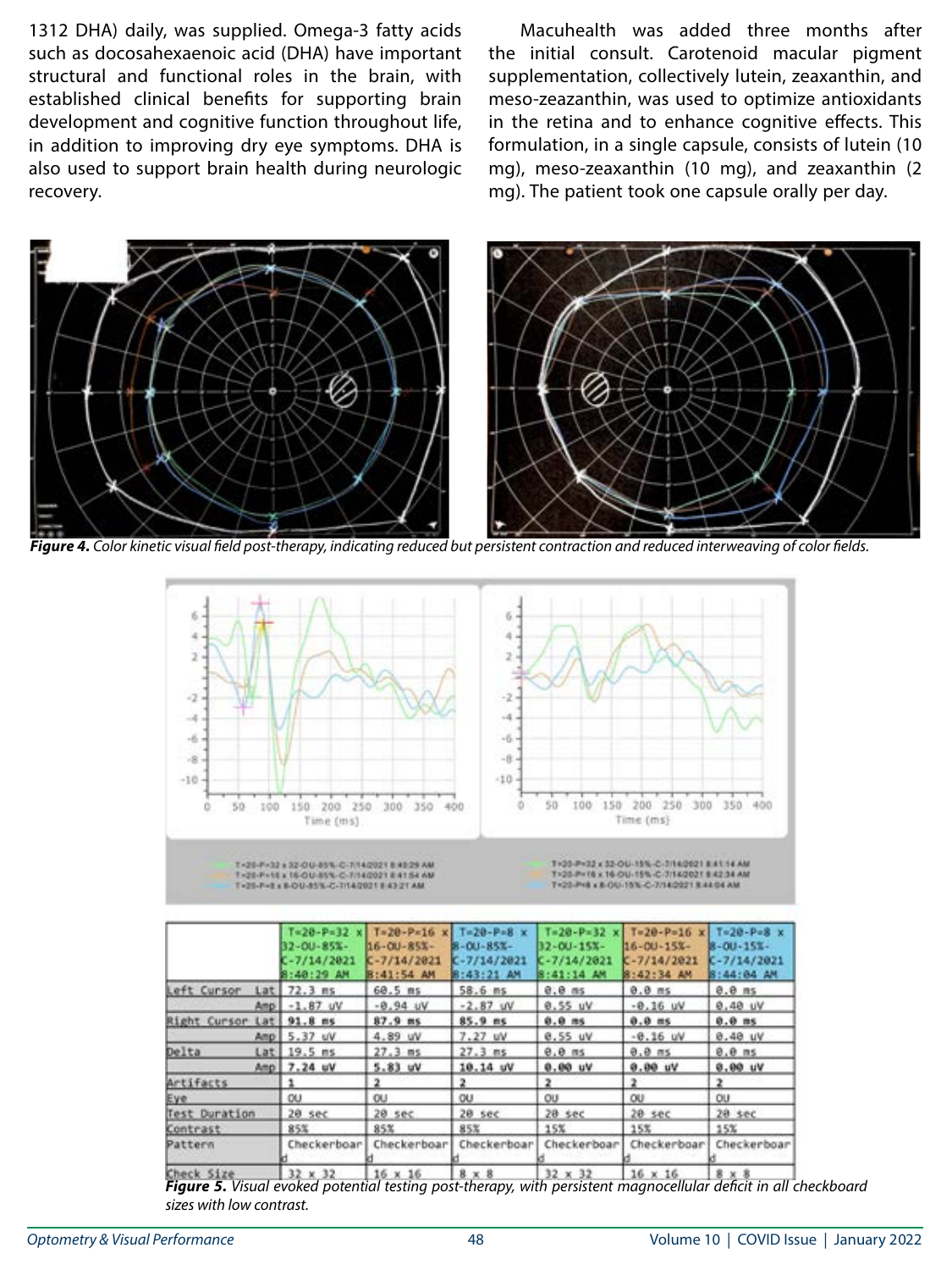#### **Table 3. Home and Office-Based Therapy Activities**

- Hart chart saccades with addition to vestibular-ocular head movements then moving charts
- In-office projected quoits and non-projected vectogram
- Slotnick swirl with vestibular-ocular movement and/or bilateral gross motor activation (e.g. hand tapping) to reduce initial diplopia with initial presentation on a screen at near then progressing gradually to large distance projection
- Slap tap level A-D with metronome added gradually
- Marsden ball
- Brock string
- Infinity walking to metronome and while reading Hart chart

| Table 4. Improvements in Visual Skills from Baseline Findings to Progress Evaluation following Completion of Optometric |
|-------------------------------------------------------------------------------------------------------------------------|
| <b>Vision Rehabilitation</b>                                                                                            |

| <b>Test</b>                                                         | <b>Baseline Evaluation Findings</b>                     | <b>Progress Evaluation Findings</b>                             |
|---------------------------------------------------------------------|---------------------------------------------------------|-----------------------------------------------------------------|
| Best-corrected distance visual acuity                               | 20/40 to 20/60 OD, OS (fluctuates)                      | 20/30 OD, OS (flicker fluctuation still noted)                  |
| Best-corrected near visual acuity                                   | 20/40 OD, OS (fluctuates)                               | 20/20 OD, OS                                                    |
| Maples oculomotor test<br>(ability, accuracy, head mvmt, body mvmt) | Pursuits: 5,4,5,5 OD, OS<br>Saccades: 5,4,5,5 OD, OS    | Pursuits: 5,5,5,5 OD, OS<br>Saccades: 5,5,5,5 OD, OS            |
| NPC (red lens)                                                      | 24/30" (discomfort)                                     | TTN (no discomfort)                                             |
| Vergence prism bar (free space)                                     | DBI: x/10/1<br>DBO: x/4/-1<br>NBI: x/4/-2<br>NBO: x/4/2 | DBI: x/4/1<br>DBO: x/10/4<br>$NB! \times /4/-1$<br>NBO: x/25/18 |
| Prism facility                                                      | Unable to complete due to visual fluctuations           | 10 cpm                                                          |
| Stereo                                                              | 150' seconds of dino<br>0' Randot forms/circles         | 100" Randot circles, negative forms                             |

Syntonics was prescribed due to contracted visual fields. Expansion of peripheral fields is expected to stabilize and improve motion processing ability. The patient used a home unit outfitted with a 40W incandescent bulb with alpha-omega (ruby) and muupsilon (teal) filters, 10 minutes each in a dark room without glasses daily. He completed approximately five months of syntonics with good compliance. Treatment was gradually tapered to twice per week as needed.

The goals of vision rehabilitation therapy were to stabilize pursuits, saccades, and vergence abilities and facilities and then to add head and body motion to simulate real-world tasking. Dichoptic stereoscopic techniques used peripheral awareness to improve localization. Due to a long commute, the patient was only able to come to the office once monthly. Office visits introduced new techniques and finetuned home-based therapy activities, with which he maintained compliance. Activities are listed in Table 3. Gross-motor work and movement of visual targets were gradually added to oculomotor and binocular activities to encourage multi-sensory integration of vision, auditory, vestibular, and proprioception. A total of six office visits were completed, with two follow-up appointments to re-assess ocular health and to ensure visual-skill stability.

Multiple referrals were also made to support the patient's return to his activities of daily living,

in addition to his overall healing. Following the first appointment, a referral was made to a functional medical doctor to optimize nutrition for neurologic recovery. Another referral was made for assistivedevice assessment that could provide text-to-audio to allow the patient to continue working, since reading emails and invocies was difficult for him. When visual-motion processing improved significantly, a referral was made to an occupational therapist who was a certified driving rehabilitation specialist. The patient completed and passed a behind-the-wheel assessment, which enabled him to return to work full-time.

## **Progress Evaluation**

At the progress evaluation, completed at six months, the patient noted that words on his cell phone and computer appeared more stable, although he still noted mild visual shaking when he got tired. Words no longer appeared to double monocularly, to disappear, or to change positions. He noted that visual stability and light sensitivity improved notably after starting syntonics, then again when he started Macuhealth. He reported still not being able to read at speeds at which he had prior to the COVID-19 infection, but he attributed it to the mild cognitive impairment that persisted. He had also started on other medications and supplements from another healthcare provider, including baby Aspirin, turmeric, 5-HTP, multivitamin, B6, and magnesium.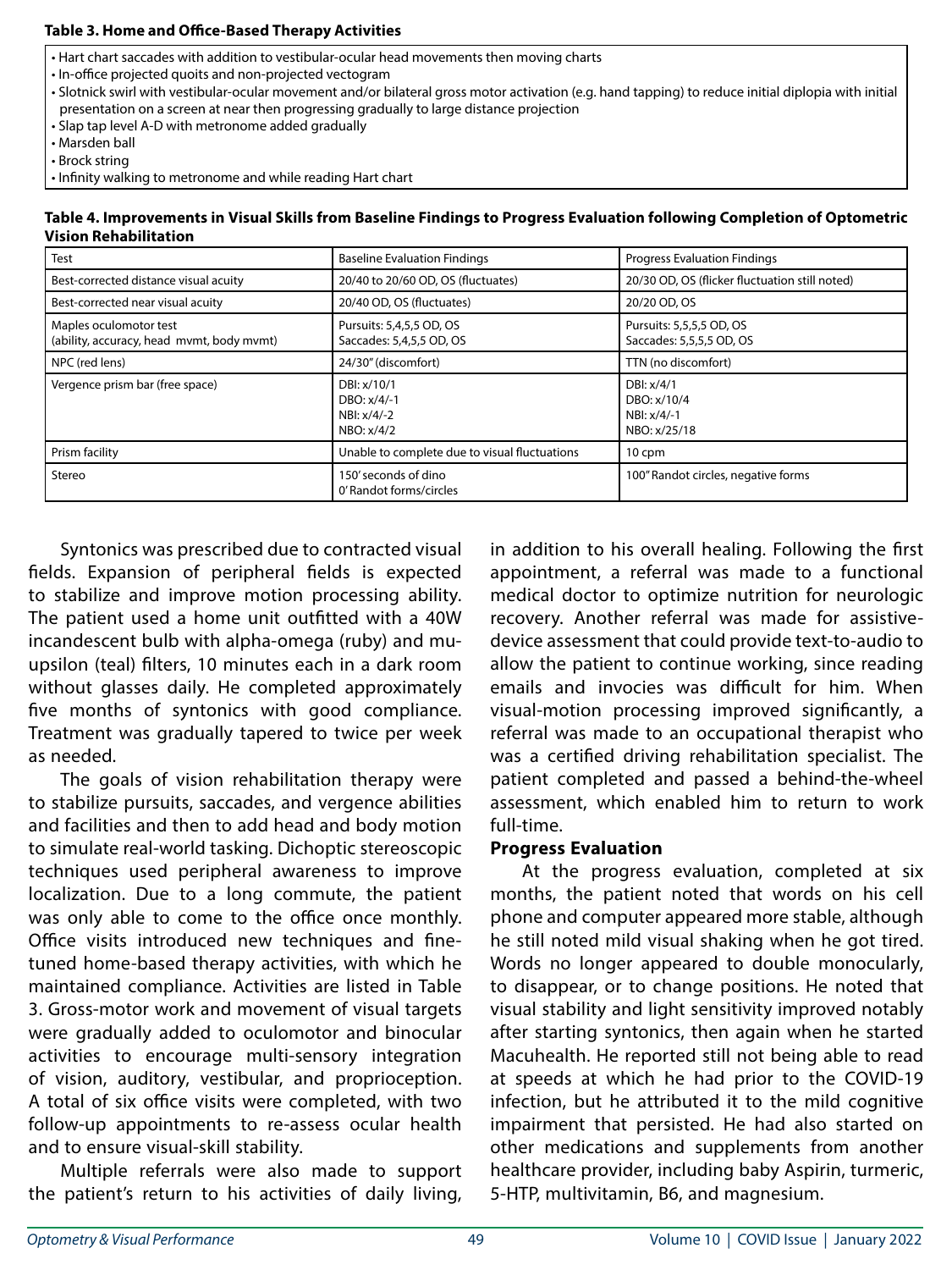The patient no longer veered to the left while walking when fatigued, despite having persistent neuropathy in both legs. He was driving regularly for a few months after passing his behind-the-wheel assessment with the driving rehabilitation specialist. He returned to work after three sessions of therapy and was now working 50 hours per week. He was tired when he presented to this visit.

Clinical findings that demonstrated improvement in visual skills compared to baseline are listed in Table 4. Vergence ranges were still limited but mildly improved. Mildly contracted color kinetic fields persisted in both eyes, but the degree of interweaving of the fields decreased, as shown in Figure 4. VEP, shown in Figure 5, was still abnormal for low contrast on all checkerboard sizes from 32 to 8. The patient was able to tolerate VEP testing much better compared to baseline.

It is likely that this patient could have further improved his visual skills through more optometric rehabilitation therapy sessions, but he was satisfied with his gains and was busy with work. He gradually self-weaned from all home therapy exercises as his visual stamina improved. He noted that his visual stamina worsened when he tried to cease syntonics fully, and he remained on a maintenance dose of one or two times per week.

## **Discussion**

This case highlights the use of oculomotor and visual-skills therapy, nutrition, and syntonics in an optometric rehabilitation program. It is also important to refer to other functional providers when appropriate. Optometrists are critical team members in rehabilitation and returning patients to quality of life. In this case, visual symptoms were improved, and the patient was able to resume his job despite residual visual deficits.

Optometric vision therapy has been shown to help improve vergence, accommodation, and oculomotor dysfunctions following traumatic brain injury. Extensive repetition of oculomotor movements can improve amplitude and velocity for vergence and accommodation and can provide a decrease in patient symptoms in as little as six hours of laboratory-quided training.<sup>12</sup> The adult brain, despite a traumatic brain injury, has a considerable amount of neural plasticity. Dichoptic stereoscopic presentation, such as the projected Slotnick Swirl and vectographs, uses peripheral z-axis-egocentric awareness to improve target localization and to

promote gross eye alignment.<sup>13</sup> For this patient, who did not exhibit strabismus, this technique was used to improve target localization and to provide better sensory ground for his motion sensitivity.

Gross-motor movement and auditory loading, combined with oculomotor movement later in his training, was used to mimic more real-world scenarios where vision integrates seamlessly with other sensory-motor systems. This was vital in helping the patient recover visual skills necessary for him to return to driving. Through home practice and office sessions, he was able to improve vergence ranges and facility, although vergence training and central awareness refinement were limited. Further training in these areas would probably have resulted in better end-of-day stamina, but he was satisfied with the progress. Visual skills were functional, but the patient was still mildly visually symptomatic when tired.

Visual motion sensitivity often refers to visually related symptoms, such as dizziness, imbalance, or disorientation, in response to peripheral moving stimuli. This patient, however, did not have these complaints, but his ability to read was impaired by background motion, suggesting some variant of visual motion sensitivity. This assumption of magnocellular damage from encephalitis was supported by initial VEP findings. Despite improvement in visual performance and reduction of visual symptoms by the end of optometric vision rehabilitation, VEP findings were still abnormal for binocular magnocellular processing, which appeared to correspond with his complaints of visual motion reoccurring when he was fatigued.

Visual field loss can result from pathology in the retina and/or brain. Although standard threshold perimetry and kinetic visual fields were normal, field constrictions were only discovered during color kinetic visual field testing. This finding suggests that despite residual edema in the parietal and occipital lobes, the damage was diffuse. Functional color field constrictions result from fatigue or from toxic, nutritional, emotional, or physical stress. This type of field testing is much more sensitive at detecting physiological imbalances in oxygen, edema, or metabolism when the tissue is damaged but not fully destroyed.<sup>9</sup> The need for this patient to continue syntonics maintenance after a failed attempt to stop this form of therapy suggests that syntonics is continuing to support his recovery from the extensive neurologic injury from COVID-19.

Optimizing diet for neurologic recovery is ideal. Omega supplements were initiated early in